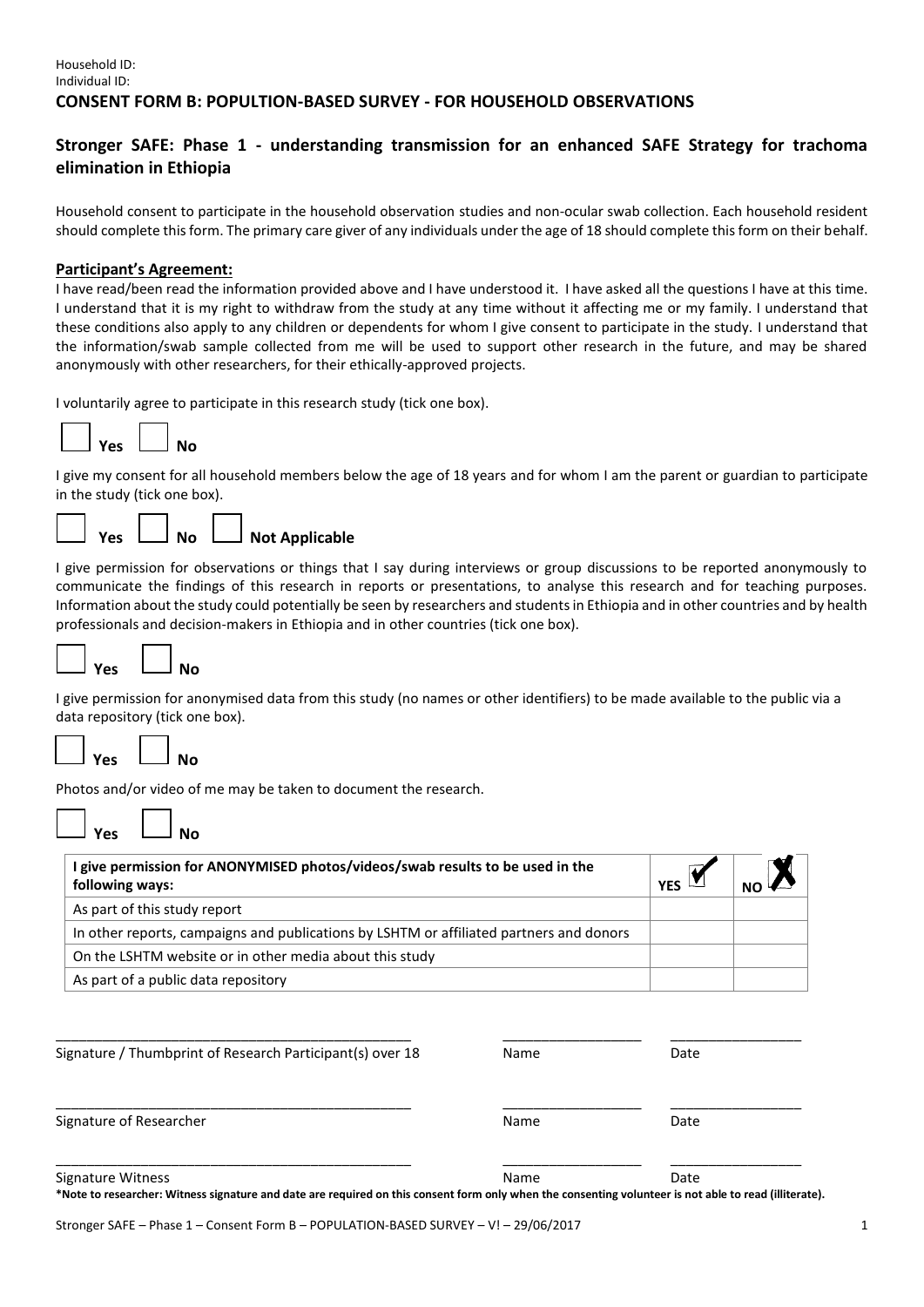### Household ID: Individual ID: **ASSENT FORM B: POPULTION-BASED SURVEY - FOR INDIVIDUALS AGED 7-17 YEARS**

## **Stronger SAFE: Phase 1 - understanding transmission for an enhanced SAFE Strategy for trachoma elimination in Ethiopia**

Each household member aged 10-17 years should complete this form. Your parents / guardians have agreed for your household to part of a research study, but I also need to ask you if you are happy to take part. The study is to learn more about the daily routines and practices of rural Ethiopians and how this may affect health and the transmission of disease.

If you agree to take part then the researchers who will be in your home will take notes about what you are doing during the time they are in your home. You will not be asked to answer any questions. Your name will not be recorded and nobody will know that your family took part in the study. You don't have to take part in the study if you don't want to even though the researchers will be in your home. You can ask me any questions about the study now. If you are willing to take part I need to ask you to write your name or make your thumb print on this sheet to show that you have given your permission.

I, \_\_\_\_\_\_\_\_\_\_\_\_\_\_\_\_\_\_\_\_\_\_\_\_\_\_\_\_\_\_\_\_ have read/been read the information provided above and I have understood it. I have asked all the questions I have at this time. I understand that it is my right to withdraw from the study at any time without it affecting me or my family. I understand that the information/swab sample collected from me will be used to support other research in the future, and may be shared anonymously with other researchers, for their ethicallyapproved projects.

I am willing to take part in this study (tick one box).

| <b>Yes</b> |  | No |
|------------|--|----|

 $\Box$ 

 $\Box$ 

I agree to photos or video of me to be taken to document the research (tick one box).

| Yes                                                                                                                 |            |  |
|---------------------------------------------------------------------------------------------------------------------|------------|--|
| I give permission for ANONYMISED photos/videos and the results from this study to be<br>used in the following ways: | <b>YFS</b> |  |
| As part of this study report                                                                                        |            |  |
| In other reports, campaigns and publications by LSHTM or affiliated partners and donors                             |            |  |
| On the LSHTM website or in other media about this study                                                             |            |  |
| As part of a public data repository                                                                                 |            |  |

| Signature / Thumbprint of Research Participant(s) age 7-17 | <b>Name</b> | Date |
|------------------------------------------------------------|-------------|------|
| Signature of Researcher                                    | Name        | Date |
| Signature Witness                                          | Name        | Date |

**\*Note to person taking consent: Witness signature and date are required on this consent form only when the consenting volunteer is not able to read (illiterate).**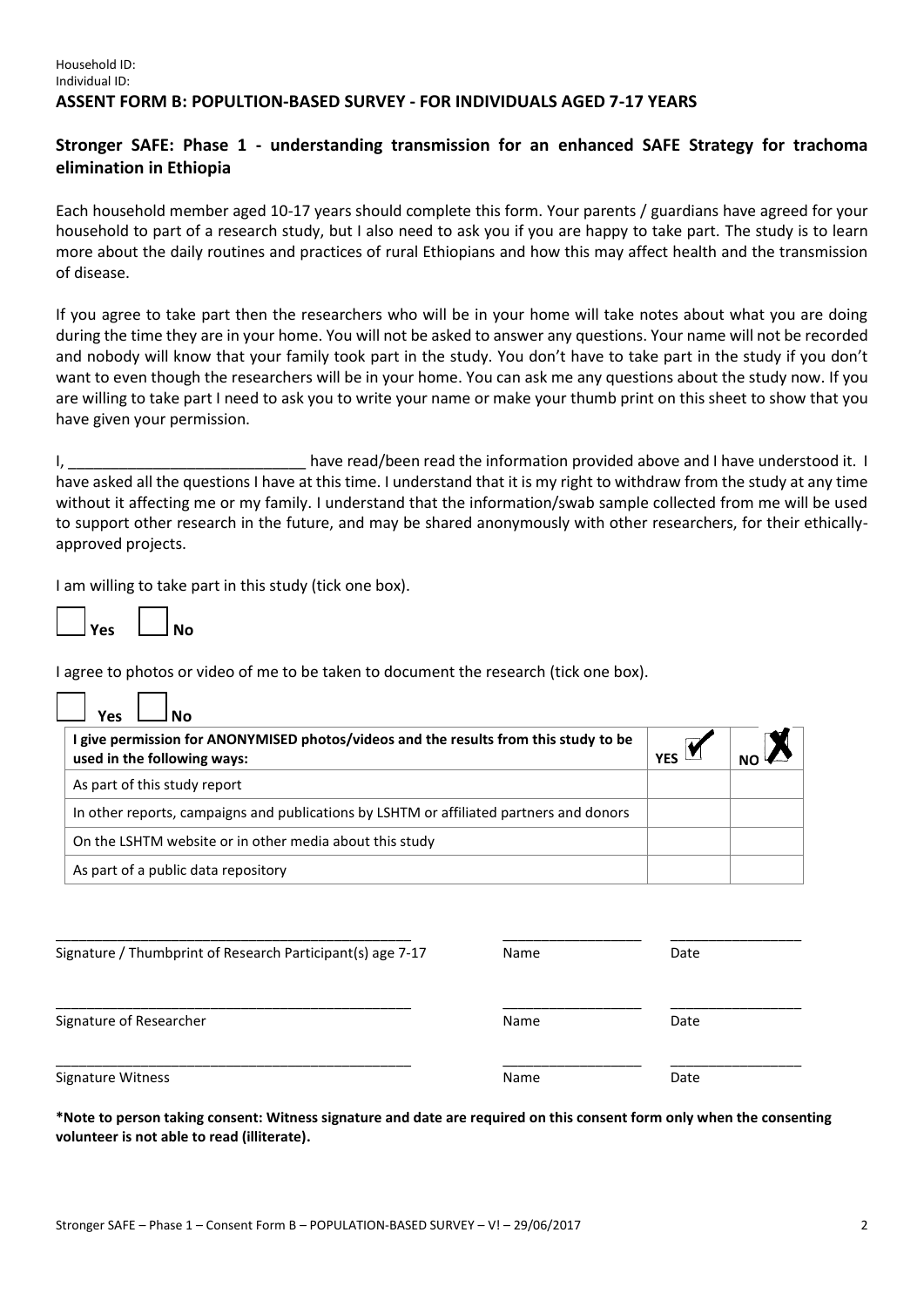# **Stronger SAFE: Phase 1 - understanding transmission for an enhanced SAFE Strategy for trachoma elimination in Ethiopia**

Consent from the parent/guardian or primary caregiver for individuals aged <18 years to have their eyes examined, photographed and conjunctival /face/hand swabs taken. I have read/been read the information provided above and I have understood it. I have asked all the questions I have at this time. I understand that it is my right to withdraw from the study at any time without it affecting me or my family. I understand that the information/swab sample collected will be used to support other research in the future, and may be shared anonymously with other researchers, for their ethically-approved projects.

I give my consent for my child who is under the age of 18 years and for whom I am the parent or guardian to participate in this study (tick one box).



I give permission for the examination findings and swab results to be reported anonymously to communicate the findings of this research, to analyse this research and for teaching purposes. Information about the study could potentially be seen by researchers and students in Ethiopia/UK and beyond and by health professionals and decisionmakers in Ethiopia/UK and beyond (tick one box).

| Vec | งเก<br>в |
|-----|----------|
|     |          |

Photos and/or video may be taken to document the research.

| No<br>Yes |
|-----------|
|-----------|

I give permission for the samples collected to be stored in Ethiopia or LSHTM (UK) and used for anonymous infection testing in future studies. I understand that the information/swab sample collected from me will be used to support other research in the future, and may be shared anonymously with other researchers, for their ethically-approved projects.

**Yes No**

| I give permission for ANONYMISED photos/videos/eye, hand or face swab<br>sample results to be used in the following ways: | <b>YFS</b> |  |
|---------------------------------------------------------------------------------------------------------------------------|------------|--|
| As part of this study report                                                                                              |            |  |
| In other reports, campaigns and publications by LSHTM or affiliated partners and                                          |            |  |
| donors                                                                                                                    |            |  |
| On the LSHTM website or in other media about this study                                                                   |            |  |
| As part of a public data repository                                                                                       |            |  |

| Signature / Thumbprint of Parent / Guardian | Name | Date |  |
|---------------------------------------------|------|------|--|
| Signature of Researcher                     | Name | Date |  |
| Signature Witness                           | Name | Date |  |

Stronger SAFE – Phase 1 – Consent Form B – POPULATION-BASED SURVEY – V! – 29/06/2017 3